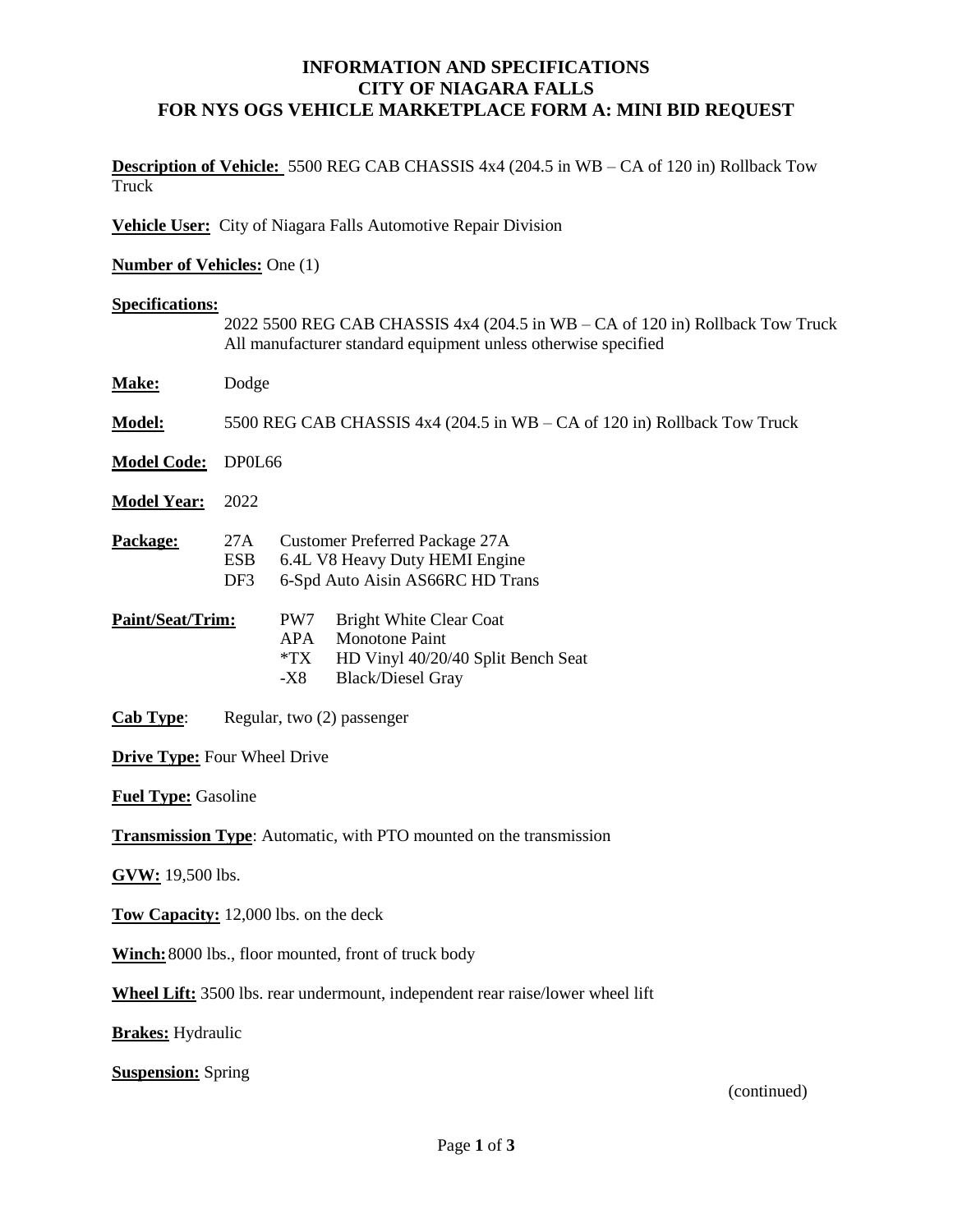# **INFORMATION AND SPECIFICATIONS CITY OF NIAGARA FALLS FOR NYS OGS VEHICLE MARKETPLACE FORM A: MINI BID REQUEST**

**Wheels:** 19.5 inches

**Platform Width:** 8.5 feet

**Platform Length:** 21 feet aluminum bed

**Chassis Type:** Light Duty

- **Options:** XHC Trailer Brake Control
	- XF5 Dual Alternators rated at 380 Amps
	- NFA 22 Gallon Midship Fuel Tank
	- JKV 115V Auxiliary Power Outlet
	- LBN Power Take Off Prep
	- DK3 Elec Shift-On-The-Fly Transfer Case
	- A61 Tradesman Level 1 Equipment Group<br>XAC ParkView Rear Back-up Camera
	- ParkView Rear Back-up Camera
	- AH1 Rollback Carrier Group
	- XAW Rear Backup Alarm
	- 5N6 Easy Order
	- 132 Zone 32-NewYork
	- 4EA Sold Vehicle

#### **Additional Specifications:**

Heater/Defroster/ A/C

Chrome Appearance Group

Mopar Chrome Tubular Side Steps

Running Boards

Fog Lights

L.E.D. Light Bar

Magnetic L.E.D. Tow Lights ("Drag Lights"), including binders and chains

Centralized Control Station

Front Remote Jumper Cables

Two (2) Side under-mounted toolboxes, 48" long – one on each side of vehicle

(continued)